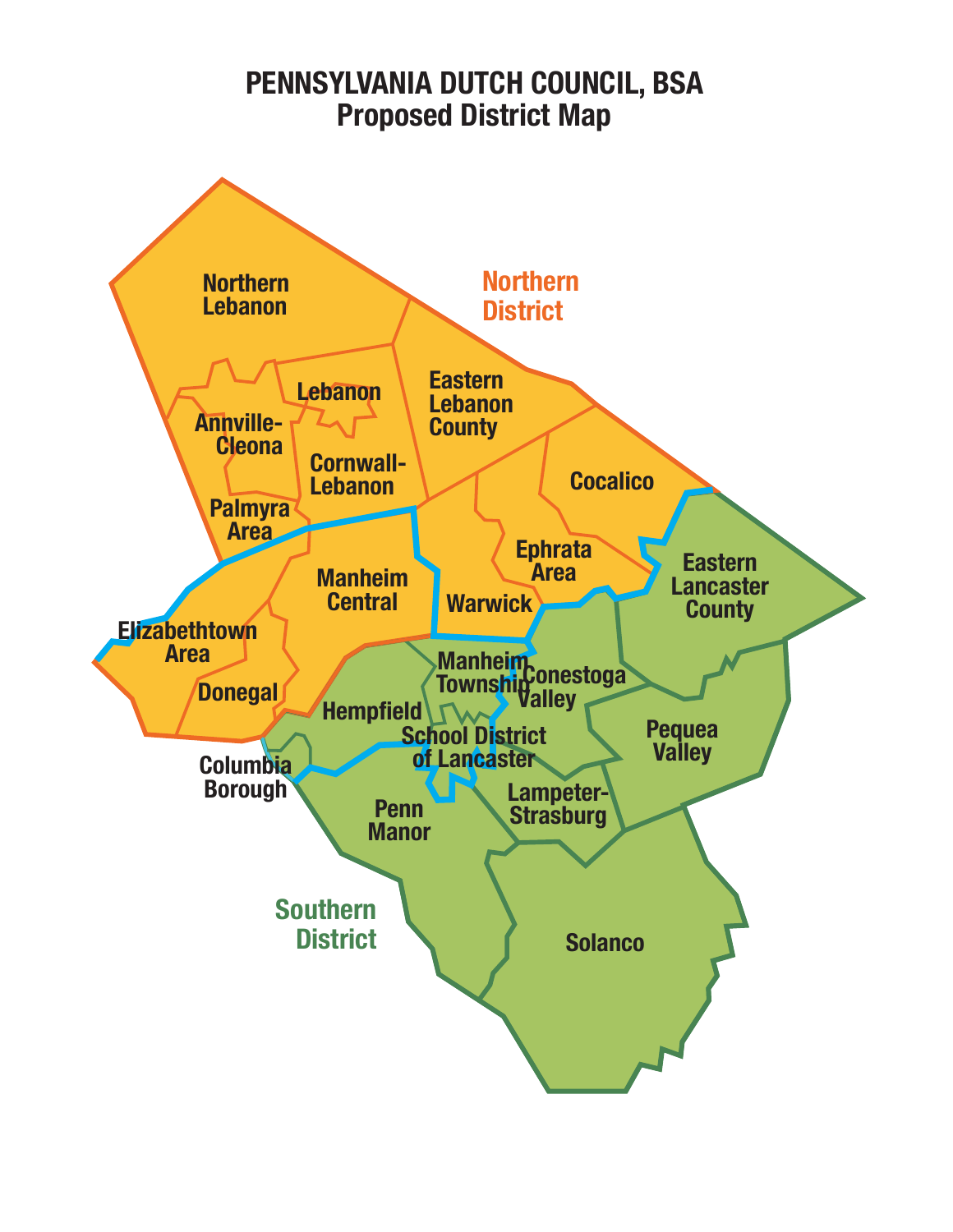## **Pennsylvania Dutch Council District Organization**

| January, 2021             | <b>Current</b> |                         |       | Proposed             |       |                         |  |
|---------------------------|----------------|-------------------------|-------|----------------------|-------|-------------------------|--|
|                           | Youth          | <b>Units</b>            | Youth | <b>Units</b>         | Youth | <b>Units</b>            |  |
|                           |                |                         |       | <b>District A</b>    |       | <b>District B</b>       |  |
| Conestoga River District  |                |                         |       |                      |       |                         |  |
| Conestoga Valley SD       | 76             | 6                       |       | 76<br>6              |       |                         |  |
| Eastern Lancaster SD      | 43             | 4                       |       | 43<br>4              |       |                         |  |
| Lampeter-Strasburg SD     | 126            | 6                       | 126   | 6                    |       |                         |  |
| Penn Manor SD             | 141            | 10                      | 141   | 10                   |       |                         |  |
| Pequea Valley SD          | 15             | $\overline{\mathbf{c}}$ |       | 15<br>$\overline{2}$ |       |                         |  |
| Solanco SD                | 54             | 6                       |       | 54<br>6              |       |                         |  |
|                           | 455            | 34                      |       |                      |       |                         |  |
| <b>Harvest District</b>   |                |                         |       |                      |       |                         |  |
| Columbia SD               | 30             | $\overline{\mathbf{c}}$ |       | 30<br>$\overline{2}$ |       |                         |  |
| Donegal SD                | 85             | 5                       |       |                      | 85    | 5                       |  |
| Elizabethtown SD          | 104            | 7                       |       |                      | 104   | $\overline{7}$          |  |
| Hempfield SD              | 237            | 13                      | 237   | 13                   |       |                         |  |
| Manheim Central SD        | 47             | 4                       |       |                      | 47    | $\overline{\mathbf{r}}$ |  |
| Manheim Township SD       | 203            | 7                       | 203   | $\overline{7}$       |       |                         |  |
| Lancaster SD              | 43             | $\overline{4}$          |       | 43<br>4              |       |                         |  |
|                           | 749            | 42                      |       |                      |       |                         |  |
| Horse-shoe Trail District |                |                         |       |                      |       |                         |  |
| Annville-Cleona SD        | 9              | 1                       |       |                      | 9     | $\mathbf{1}$            |  |
| Cocalico SD               | 112            | 10                      |       |                      | 112   | 10                      |  |
| Cornwall-Lebanon SD       | 99             | 4                       |       |                      | 99    | $\overline{a}$          |  |
| Eastern Lebanon SD        | 94             | 5                       |       |                      | 94    | 5                       |  |
| Ephrata SD                | 62             | 6                       |       |                      | 62    | 6                       |  |
| Lebanon SD                | 51             | 4                       |       |                      | 51    | $\overline{a}$          |  |
| Northern Lebanon SD       | 34             | 3                       |       |                      | 34    | 3                       |  |
| Palmyra SD                | 134            | $6\vert$                |       |                      | 134   | $6 \mid$                |  |
| Warwick SD                | 130            | 5                       |       |                      | 130   | 5 <sub>l</sub>          |  |
|                           | 725            | 44                      |       |                      |       |                         |  |
| <b>Total Council</b>      | 1929           | 120                     | 968   | 60                   | 961   | 60                      |  |